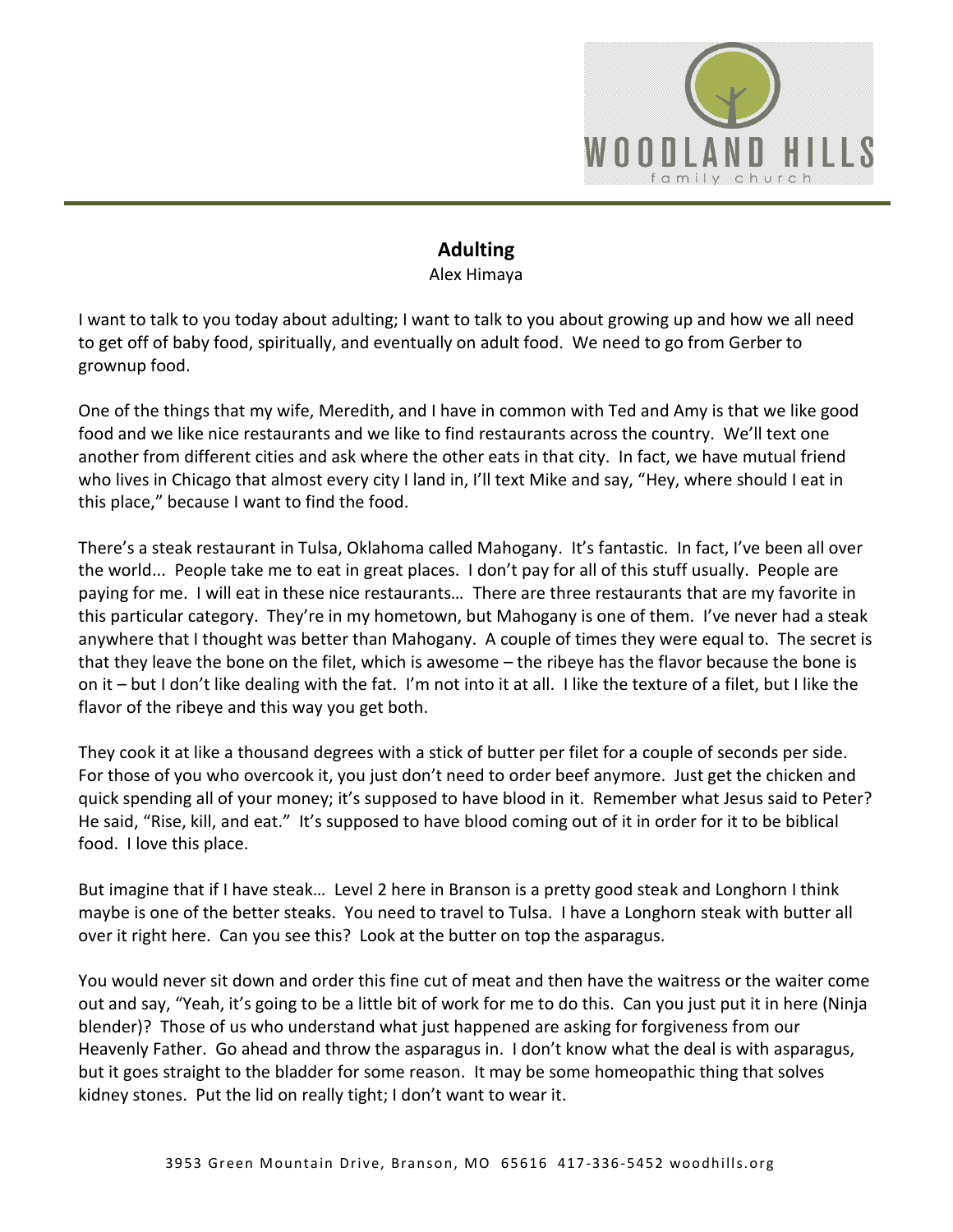This, by the way… What did you call this thing? A Ninja. Watch this. (turns on blender) Just like that. It makes my Vitamix seem like a sissy. You would never have them take this meal, because it's too much work, pour it into a glass and then take a straw and stick it in it and say, "I'm going to enjoy it." I'm not going to drink it. Ted offered me \$100.00 because he's cheap. This would be thousands of dollars for me to drink this. I would never do it. That's the reason I got out of youth ministry, so I don't have to do this nonsense ever, ever again. I would vomit the rest of the service if I did it. But how ridiculous is this little illustration? You would never sit down at a fine steak restaurant and say, "I can't go to all of the energy to cut it up. And then to chew it one bite at a time? Can you just blend it? I want you to take it and stick it in a blender."

In fact, one of my nephews has this idea… He has pitched this concept to me for several years. It's a restaurant idea called Momma Bird. When you walk into the restaurant called Momma Bird, you meet the hostesses and they're all different. You meet Larry and Larry just reeks of garlic because he's been eating garlic all week long and it's just oozing out of his pours. Stephon is rosemary and Sally is sour cream. You pick your host and you pick your flavor and then they come to the table next to you and they will take it and cut it up and chew it up for you. All you have to do is lean your head back and open up your mouth. Momma Bird will then spit the garlic flavor that came out of Larry's mouth – because he's been eating garlic all week – into your mouth and you eat it. I'm pretty sure his idea is not going to work.

As ridiculous as all that sounds, in the Bible, Paul told the Corinthian Church, "You should be on solid food. You should be eating meat. In fact, you're still drinking milk." And there is this epidemic in the world we live in where we want something, but we don't want to do the work required to get it. We want to lose weight, but we won't get off the Chick-fil-A sauce, which is 20 times worse for you than ketchup and 20 times better than a packet of ketchup.

If you're like me, when I do diet, I expect amazing results, right? I go hungry for one day and I'm shocked that I didn't lose five pounds overnight and I'm struggling with this process. I'll go work out one time and feel really good about myself and the next morning, I'm sore. I think thoughts like, *I should pace myself in this thing*. Beyond that, I have spiritual thoughts like*, I don't want to get up and preach the gospel and people be distracted by my muscles; I want this to be all about the Lord. I know it's a fad today in Christianity, but I want it to be all about the Lord and I want them to pay attention to Word*. I'm self-giving like that. I will carry a little extra weight so that you will pay attention to the Bible when I teach the Bible. The truth is when you think through working out, I want to work out one time and be amazed that I look like Captain America a few days later.

But, there is this epidemic in our culture and I see it over and over again in youth sports. I've coached all my kids in multiple sports over the years. In peewee football, these little boys will show up. Day one, they want to make one-handed, back-handed catches in the end zone, right? They're four or five years old and they want to do that from the get-go. As a coach, you want to kind of weed them out and create some stamina so they can actually finish a game, so you start running them. They start dropping like flies. Kids start quitting the team because they want to be a football player; they don't want to become one.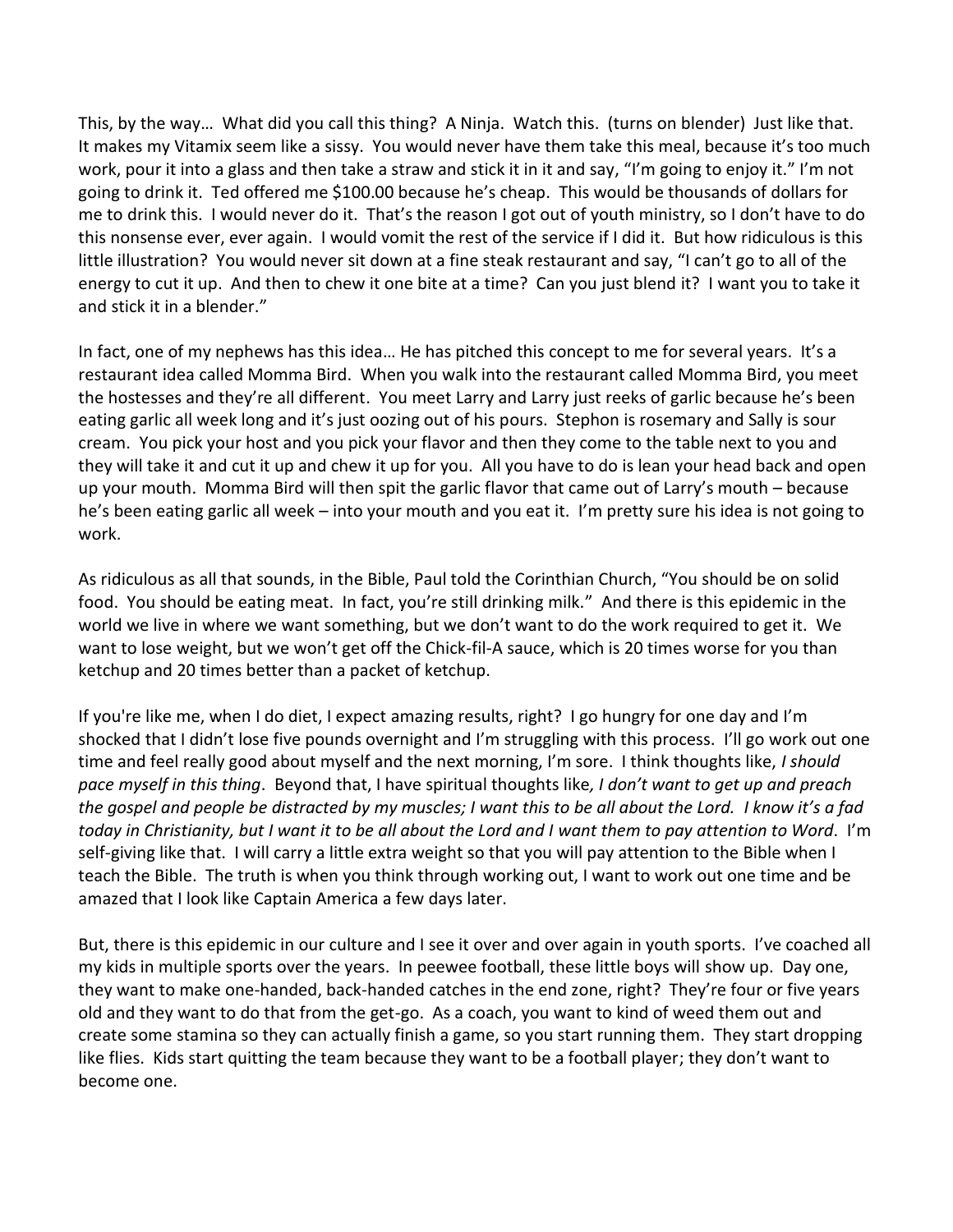It translates directly into our spiritual growth in that sometimes we end up in this momma bird facet where we're saying we want it blended up for us. Some of you are willing to be discipled and nurtured by Instagram with clips that are no longer that 59 seconds because you're not willing to grow up. **You want to be a grownup, but you don't want to grow up.** 

That reminds us of that old Toys-R-Us song. Remember that one? "I don't wanna grow up; I'm Toy-R-Us kid. There's a million kinds of toys at Toy-R-Us that I can play with, from bikes to trains to video games. It's the biggest toy store there is. Gee Whiz! I don't want to grow up cause maybe if I did, I couldn't be a Toys-R-Us kid." Here's the sad part about it; they didn't grow up. In fact, look at them now. [picture of Geoffrey the giraffe with a suitcase] They're the blockbuster of toy stores because they refuse to grow up.

**For us, spiritually, we will either grow up or we will die**. As you process what we're talking about today about growing up, we want to be grown up, but we don't want to do what it takes to grown up. We call this adulting. It's a cultural word that we use – young people use it today – it's the hard work required to be an adult – adulting. You'll hear somebody in our culture today say, "I just can't adult today." What they mean is "I want to be an adult without doing all the adulting required."

You see this with millennials. I don't want to pile on a soft target. We hire a lot of millennials and some of them are some of the greatest staff members we have, but it's easy to say out of one side of your mouth that so many of the millennials are lazy, but the truth is we have to blame ourselves. We gave them the technology to be that lazy. We weren't technologically advanced enough to be that lazy, right? It took me ten years to watch Friends. If we're not careful, this pattern will play out and we see this pattern playing out with young people all them time. The graduate from college and they want a job as the president of the company. They don't want to put in the years and the energy and the effort required right out of college. They want that kind of a job, which I think is the reason we see so many start up companies in our culture. They want to be at the top right out of the get-go.

In fact, I'm standing around my kitchen island a week ago with some 14-year-old boys, mine being one of them, and I said to one of his buddies whose two older siblings work at Chick-fil-A, "Hey, are you going to work at Chick-fil-A like your siblings. He said, "I hope not." My son said, "I think I'd just like to skip fast food altogether." The other one said, "Me too…" And this is what he said. He's 14 years old. "Me too, unless I can be the CEO." Out of middle school, I'm going to be the CEO of Chick-fil-A or McDonalds. Somehow, I'm just going to move from that.

By the way, you can start your own company. A lady came in the guest reception a few weeks ago and introduced herself to me. She said, "I'm the CEO of such and such company." Something inside of me just wanted to make conversation with her, so I said, "How many employees do you have?" and she said, "One."

I said, "You have one employee: you!"

She said, "Yeah."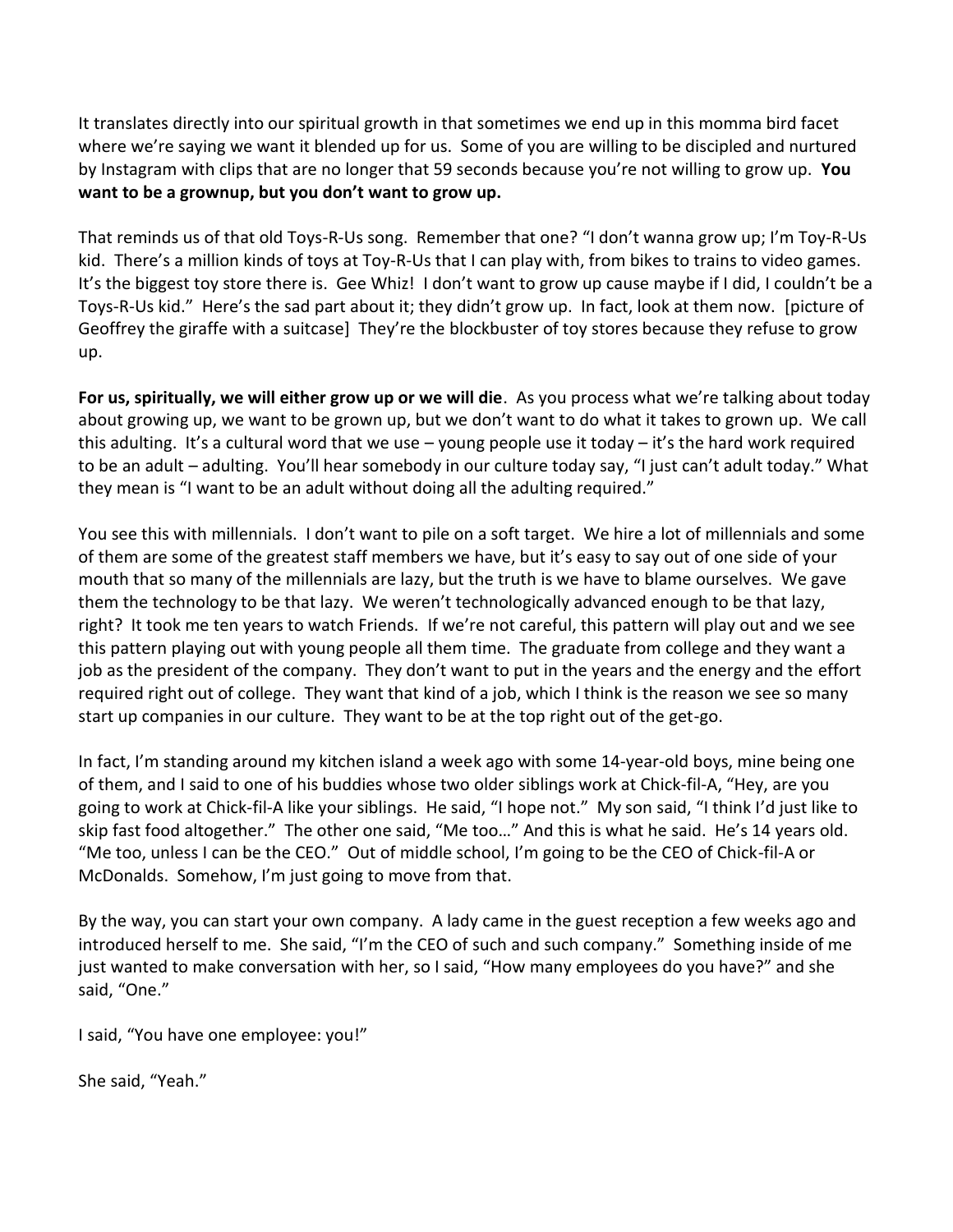I said, "And you're the CEO."

She said, "Yeah."

I said, "But you're also the janitor and the bookkeeper and the receptionist and all of the other things."

You can do that. You can start your own company and be the CEO, but you're not going to have six figures. You might have six bucks, right? But we want this end point with no path in between.

If that's true in our spiritual lives, where we want all of the benefits of being spiritually mature but none of the hard word required and none of the discipline required of becoming spiritually mature, here's what I want you to hear me say today. **It is in the hard work and the discipline where all the benefits reside for those who are walking with Christ**. Sometimes I tell people in out church, "You can't handle anything because you haven't been through anything." Is that not true? There are clubs that you get in… When you go through something, you want to find somebody who has been through that and made it and successfully come out the other side for you to talk to.

I want you to turn in your Bible to 1 John 2. We're going to spend all of our time this morning in Chapter 2. This chapter, maybe more than any other chapter in the whole Bible, details the progress of spiritual growth and spiritual maturity. If you're here today and you feel like you're spinning your wheels or you're here today and you feel like you're stuck or you're here today and you feel like you're not at the level you want to be spiritual, John is going to point out for us growth markers that will show us where we are in our spiritual maturity so that we can figure out how to get to where we want to go.

And you know is the John of the first second and third John. We believe John wrote five books of the Bible. He wrote the Book of Revelation, but he also wrote the Gospel of John and then these three letters. In the first part of the first letter, this epistle, he says, "Hey, I need your attention. I want to tell you some things." It's written late first century, which means all the other disciples and apostles are dead and gone. He's saying, "You need a record of who Jesus is; you need that." And because he's the last surviving person to know Jesus face to face, he's going to write the epistles as an encouragement to them in a record of Jesus so that they will have it. The subject matter is all about their growth. It's all about their spiritual maturity. It's all about them being discipled and nurtured in the faith.

There are several things that you notice when you read this chapter of scripture. The first is that he categorizes them into three groups of growth. The first one is children and the next one is young people and the next one is parents. The New Living Translation, which is what I read out of, calls the parents "mature in the faith." Some of your translations call them "father and mothers." So, he's talking to three different groups of people at three different points in their faith journey.

The *children* are new to the faith; they've just accepted Jesus. The *young people* are maturing and growing in their faith. The *fathers and mothers* are self-explanatory; they're reproducing themselves. They are bringing people intentionally to Jesus Christ, actively telling other people about Jesus. And he says to them some very specific things about where they are in the growth process.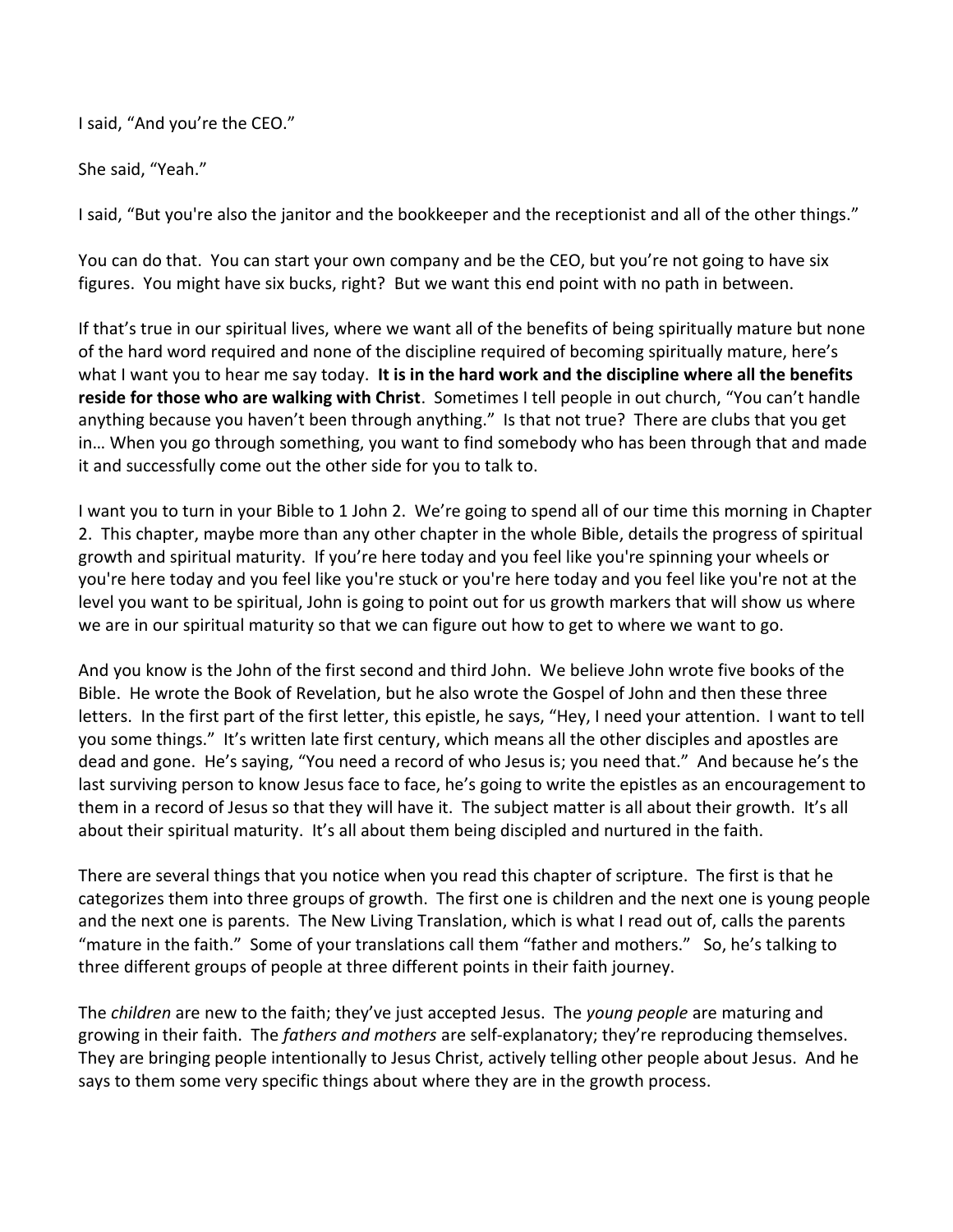Think about that for a second. If you were able to speak to the chapter behind you… So, if you are in middle school, you're going to talk to elementary school students. If you're in high school, you're going to talk to middle school students. If you are in college, you're going to talk to high school students. Young professional would talk to college students. Older married couples would talk to younger married couples. So, if we gave you that opportunity and you could do that, what would you say to the people coming up behind you? Whatever it is that you would say would be something for that point on their journey where they are and which you had come through and grew through. That's kind of how this is playing out in this text.

I want to give you three introductory statements that John makes and then we'll cover the growth markers. And I'll just tell you on the front end there are eight. We won't get through eight today because we have three services and so however far we get, we get, and the rest of them you can just grow up and find yourself in 1 John 2, okay? You just learn to be a self-feeder.

**1. Growth is initiated by forgiveness.** Look at Verse 12, *I am writing to you who are God's children because your sins have been forgiven through Jesus.* Skip down one verse to Verse 14. *I have written to you who are God's children because you know the Father.* Here's the point. You cannot start on a faith journey until you are willing to deal with your sin. You can't get in the journey and even begin the journey if you won't be cleansed and justified and your sin be dealt with, but if that's all there was to it, there wouldn't be much growth required. But forgiveness is how God initiates this growth. In fact, write this sentence down. **Life precedes growth**. Always. Life is always on the front end of growth.

Meredith, my wife, has all these flowers and pots all around our back yard and pool. It's full time job to water all these things. She's just not allowed to go out of town while this is a job to be done because I'm not going to be responsible for killing all these plants. I can't grow plants. I want artificial plants. She doesn't like artificial plants. We have the succulents and I'm like, "A succulent means you water it never." She says, "It's doesn't mean never." Occasionally you have to water these things. But if you took a pot and put it right here and I put a broom in it and I did everything required to get it to grow – water it, put miracle grow food, take it out in the sun, and get it everything that it needs to grow – is the broom ever going to grow. No. Why? Because life precedes growth.

Here's a tough statement that I want some of you to consider. You may have been around Jesus and the church for decades, but there's been zero growth and zero fruit. I want to love you today as your guest pastor and tell you one of the things you ought to consider is that there's no life. When you come to know Jesus Christ, he brings life. Where he goes, he brings life. He was known for bringing the dead to life.

One of the couples in the first service, in their 70s, said, "We may be dead by January 2020 for this Israel trip or we may die there on the trip." I said, "It would be a good place to die. I heard people there raise from the dead." It would be a good place for me to go and I would be good with that. In fact, I heard a story of a man whose wife did die in Israel and he went to the airlines and they were like, "Hey, it costs X number of dollars to get your wife home," and he said, "Yeah, I'll pay the extra money to take her home to America." And the airline said, "Why? We can just bury her here." He said, "Because I heard people raise from the dead here and I don't want her to come back." But life precedes growth.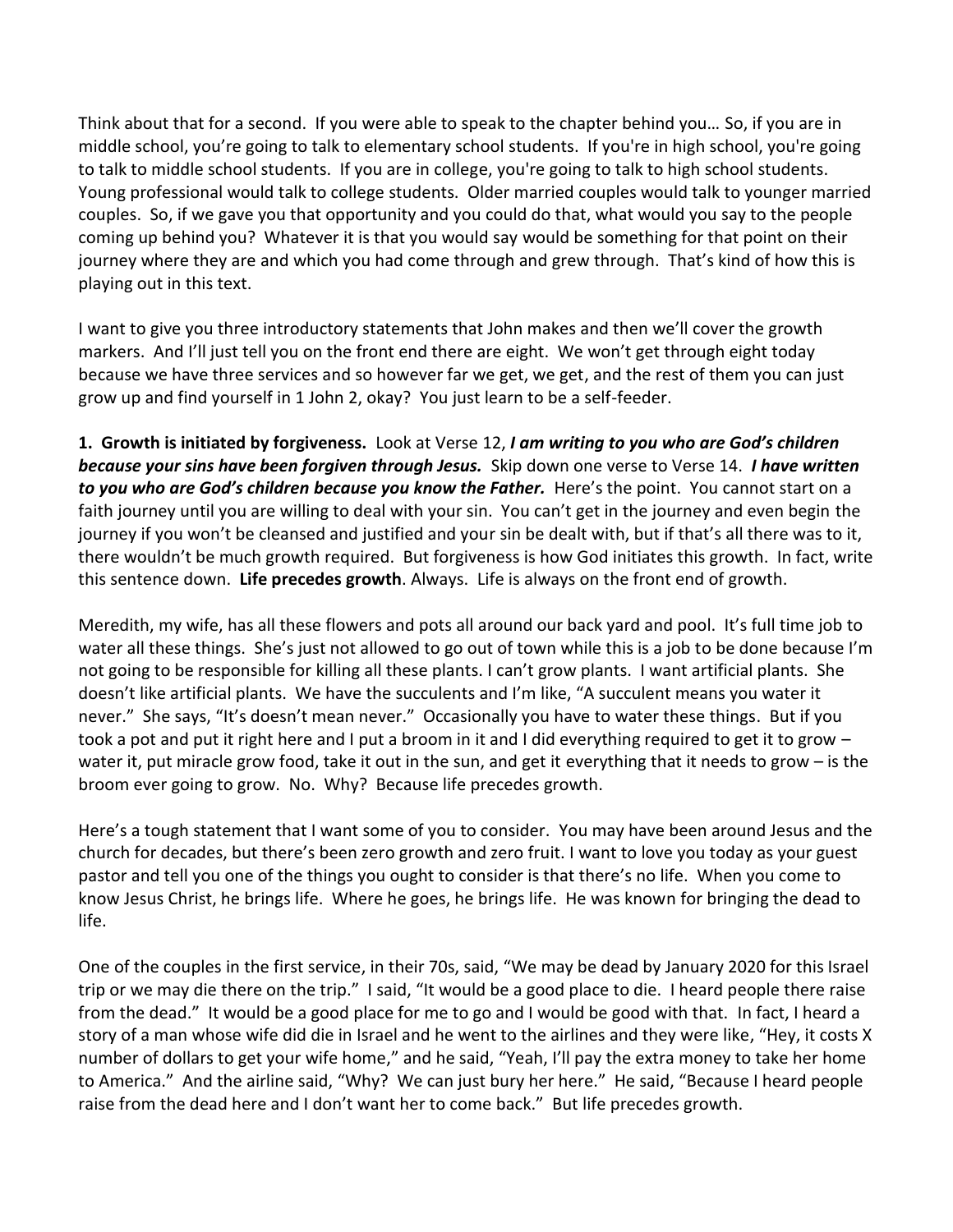**2. Growth is sustained by knowing Christ.** Look what he says in Verse 13. **I** *am writing to you who are mature in the faith because you know Christ, who existed from the beginning.* He repeats himself almost word for word in the next verse 14. And so, you come to know God through forgiveness, right? We were far from God, we were deep in our sin, and we have been forgiven, which brings us into right relationship with the Heavenly Father. To continue to grow, you grow in your relationship with his Son Jesus Christ.

Paul put it this way in the Book of Philippians. He said, "I took my pedigree, my accomplishments, everything that I could have chalked up to accomplishment and I considered it worthless. But there is this one thing that is deeply valuable, and that one thing is knowing Christ." It is so valuable, and **spiritual growth is not sustained by following a program; it is not sustained by getting a degree; it is not sustained by what you know; it is sustained by** *who* **you know**.

**3. Growth is demonstrated by victory**. It is initiated by forgiveness, sustained by knowing Christ, but it is demonstrated by victory. Look at Verse 13. *I am writing to you who are young in the faith because you have won your battle with the evil one.* Keep going, and look at what he says in the next verse. *I have written to you who are young in the faith because you are strong. God's word lives in your hearts, and you have won your battle with the evil one.* Spiritual growth is demonstrated by a consistent victory in this thing called spiritual warfare. If you are constantly getting your tail whipped in the confrontation with the enemy, constantly losing battle after battle after battle with the enemy, then you are not advancing in the growth track available to you as a child of God.

Side note: Temptation is not a sin. Jesus was tempted and never sinned. So, I'm not saying that you should never be tempted; that's not what I'm saying. In fact, the more you grow, I think the bigger the bullseye you get on your back for the enemy to come after you. I'm talking about giving in to that. I'm talking about failing over and over and over again. You are not supposed to let the enemy win. You're supposed to be winning. You're the head and not the tail. You are the child of God and victory comes when you move forward. Hear me. Spiritual growth is never passive. It's never ever passive. It is you cooperating with the work of the Spirit in you and agreeing with the Lord and letting him grow you.

Do you remember when your child was an infant and you went to the pediatrician every like two hours? When we started having these babies… We had four and they are now 18, 16, 14, and 12. So there was a season where it was just unbelievable. In fact, I remember journaling during the third one, "God, you've got to give me another job. I can't be the pastor of this church start and a dad to these three kids." I laugh about it now, but I was dead serious. I couldn't figure it all out. People would say, "Is there anything we can get you?" I was like, "A gift card to the pediatrician's office." We're were there all the time. And they tell you to come back, right? Then you graduate to every two weeks and then every two months and then every couple of years. We're at the point now where it's like every couple of decades, right?

My 18-year-old was going away to college and she needed the physician's signature on a physical. She called the doctor and said, "I need to get this done."

And he said, "Do you realize you haven't been here in ten years?"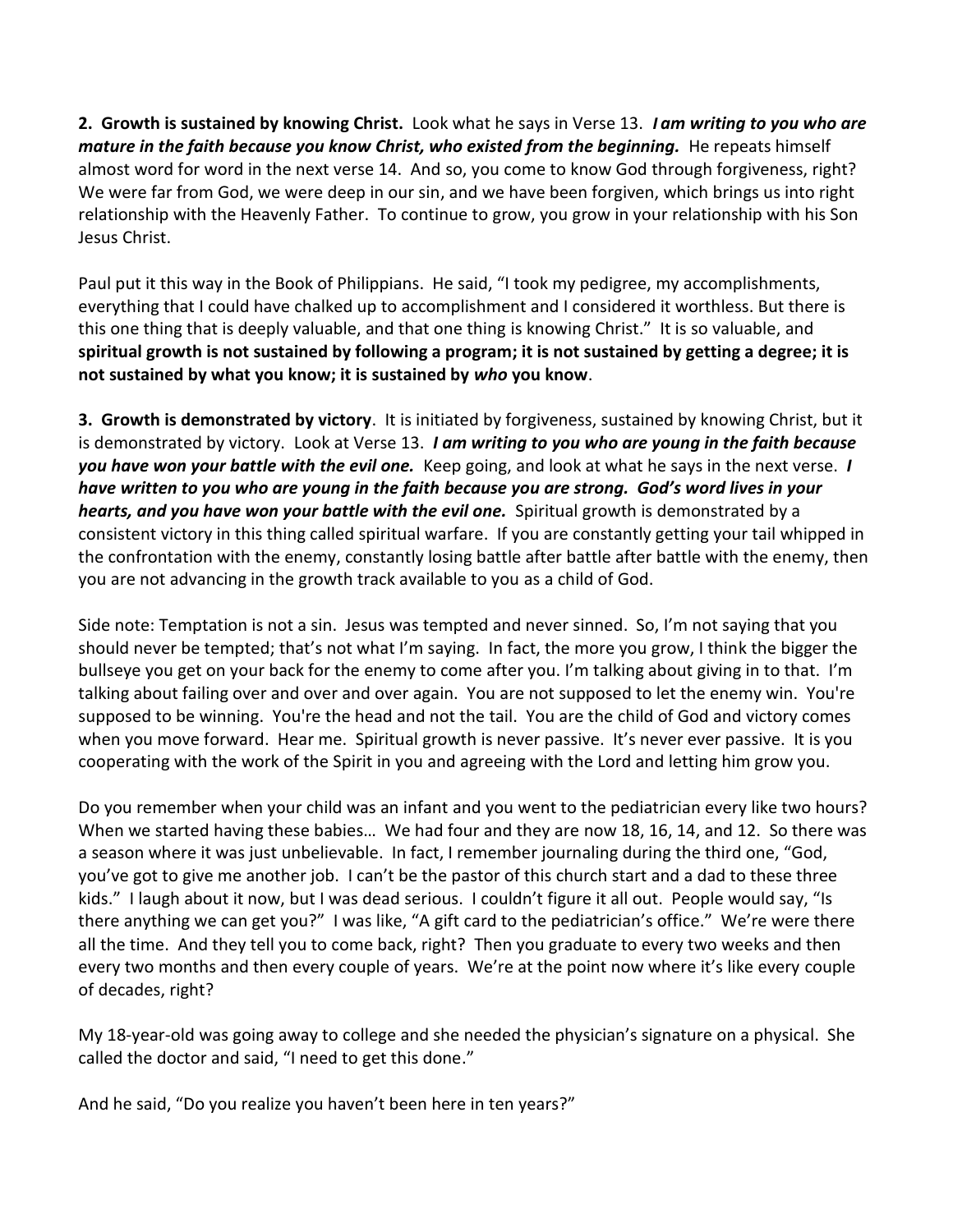To which she said, "Awesome! You did a good job ten years ago."

He said, "No, it's a problem. You should come in periodically."

She said, "I feel good."

He said, "I'm not signing a thing unless you come in to see me."

So, she forged it and went to Liberty University and is there with a forged physical exam. She said, "I feel good. I know he would sign it, so I just signed it."

You remember when they were little that you would go to the doctor and the doctor would say, "Hey, your son is at a 98 percentile in weight ang the 89 percentile in height." We pretended like we knew what those numbers meant. All of the dads, we competed with it. "My son's in the 98 percentile; what's yours?" We have no ideal what that means, right? But then they graduate, and these growth markers took them from infant to toddler, and from toddler to kid, and from kid to student or teenager.

And when they get into school, those markers are all over the place with new ones. Now it's your daughter should be reading on a level N. Oh, I don't know that, right? What is she reading at? Well, F. I remember F, but I don't know what N is. Or your son should be doing so many pullups. And then they turn 13 and you throw all the growth markers out the window because they are stupid. Their brain is no longer attached at the top and there are no synapsis connecting the right side to the left side of the brain. If you ask them why they did something, they say they don't know. And they're telling the truth. They don't know why. You remember that because you remember your dad asking you why you did something, and the answer was I don't know. It's just a victory to get up in the morning at this age.

But we pay attention to all these growth markers in their academics and in their education and in their physical growth, in dance and piano and sports and every other thing. If we're not careful, we ignore all the spiritual markers for their spiritual maturity and their spiritual growth.

## **Growth Markers**

Let's back up to the beginning of Chapter 2 and get a running start. We'll just go verse by verse. Again, there are eight growth markers and we'll get as far as we can.

**1. We rely on Jesus for help.** Look at Verse 1. *[1](https://www.studylight.org/desk/?q=1jo%202:1&t1=en_nlt&sr=1) My dear children, I am writing this to you so that you will not sin.* That's kind of the whole focus because… and a there was a heresy that said you can know Christ and do whatever you want to do, and he's dealing with that. He says, "No, no, no you know Christ; don't sin. Just don't do it." That's where I would be as a counselor. I would just say, "Just stop! Next."

*But if anyone does sin, we have an advocate who pleads our case before the Father. He is Jesus Christ, the one who is truly righteous. [2](https://www.studylight.org/desk/?q=1jo%202:2&t1=en_nlt&sr=1) He himself is the sacrifice that atones for our sins—and not only our sins but the sins of all the world.*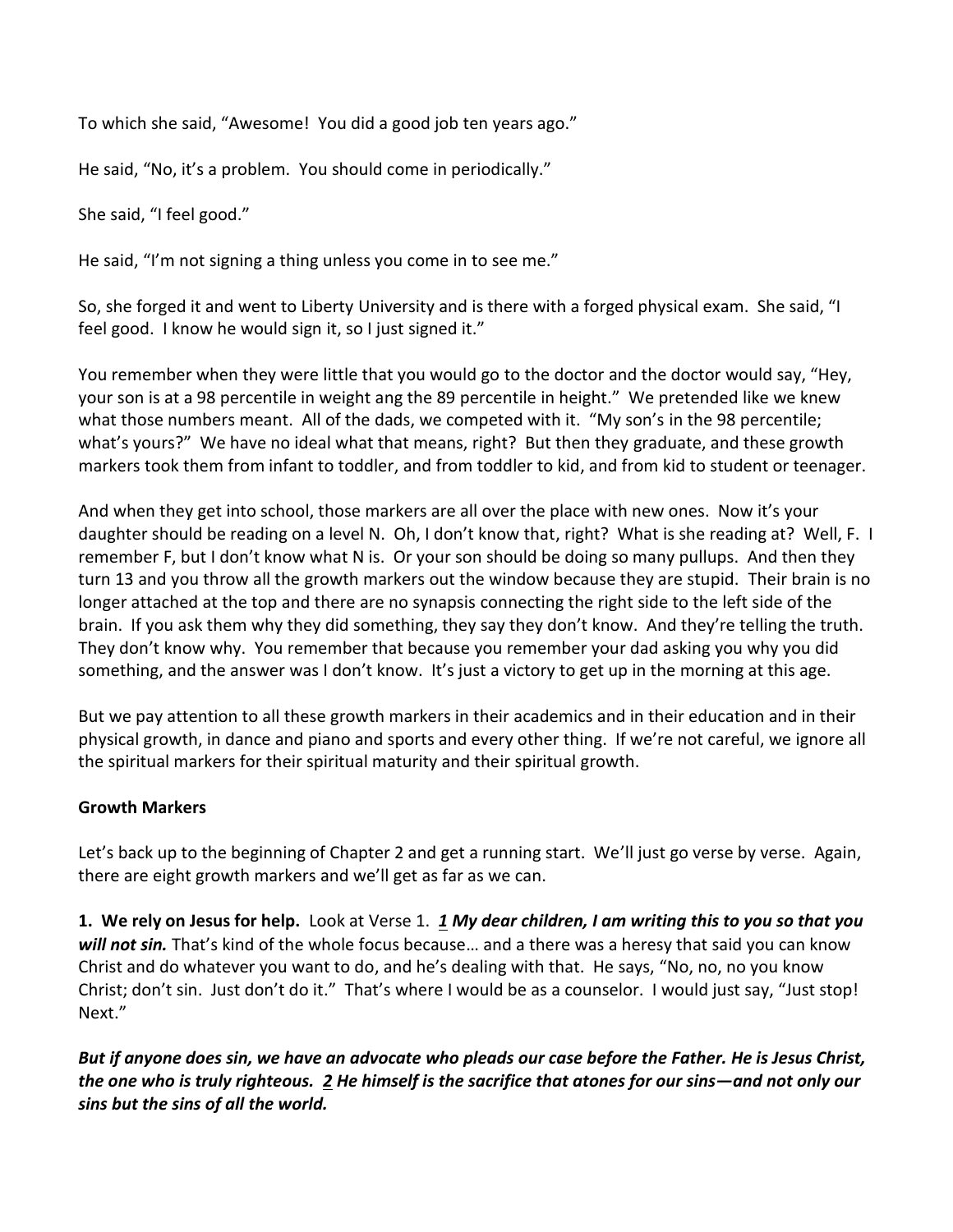Now that word *advocate,* John is the only Bible writer to use that word. In the whole Bible, he's the only one. Remember that over in the gospel he used that word to refer to the Holy Spirit. Jesus said, "I'm going to go away, but if I go away, I'll send another one like me, the Advocate, the Holy Spirit." In fact, modern translation changes the word advocate to *Helper*. I'm going to send the Helper, the Holy Spirit. He is the Helper when it comes to all things true. It's part of his job to lead us to the truth and all things true, convict us of sin and of righteousness, who we are in Christ. The Holy Spirit leads us into the truth.

But as you deal with all of this, Jesus is our Helper when it comes to sin because when you are saved by his blood, your sin is wiped away, it is cleansed, it is taken care of, but your desire to sin is not dead. You will occasionally sin. John's saying I'm writing you to say don't sin but I know you and I know people and I know how this is going to play out and so you might sin and if you do, I don't want you to go backwards in your spiritual growth; I want you to keep moving and moving forward because Jesus is your Helper when it comes to sin.

When Katherine, my youngest, was a baby, around a year old or nine months old, I would come home from work and Meredith never one time gave me this report: "Hey, Katheryn fell 98 times today." That was never the report, because that's what parents do. The report was, "She took a step and a half today." If we, as earthly parents, gage growth that way, how about your Heavenly Father who knows exactly what you need. I think in heaven there are moments… In fact, I think God in heaven is speaking over you today and he's saying, "Come here, come here, Michael, come here, come here, all you angels come here. Watch, she's going to respond today. He's going to hear the word and obey it today. Come watch." God measures your growth and your steps not your falls. The only way Jesus can be our Helper is if we confess our need for help. So often our spiritual growth is stunted because we aren't willing to say, "I don't have this." "I can't do this." "I don't know how to do that." "I need help." I'm convinced spiritually if we would just raise our hand more often and say, "I need help, we would get it."

**2. We are obedient to God**. *[3](https://www.studylight.org/desk/?q=1jo%202:3&t1=en_nlt&sr=1) And we can be sure that we know him if we obey his commandments.* These are getting harder, like right out of the chute progressively harder. We were allowing Jesus to help and now we're obedient. *[4](https://www.studylight.org/desk/?q=1jo%202:4&t1=en_nlt&sr=1) If someone claims, "I know God," but doesn't obey God's commandments, that person is a liar and is not living in the truth.* We are forgiven our sins, but now we've got to grow and move from just needing forgiveness to obeying God, to leaning into obedience to God in order to grow spiritually.

I used to tell my kids all the time, "If you want to mature, you need to practice what we call in our house instant obedience." Because **delayed obedience is disobedience**. So, do what I say when I say it immediately, and then we can ask questions after you've done it. Because I want you to mature and I want you to trust your daddy's here for you and that what I ask you to do is the right things. Well, spiritually, we need to practice instant obedience so that when God gives us something to do, he's saying, "Watch, watch, watch, they're going to respond. They're going to trust me. They're going to faith me instant obedience."

**3. We love God and his word.** *[5](https://www.studylight.org/desk/?q=1jo%202:5&t1=en_nlt&sr=1) But those who obey God's word truly show how completely they love him. That is how we know we are living in him.* That's the reason I combine with these 51 other pastors every year to write these devotions that just came out. I haven't even read this one. It just came out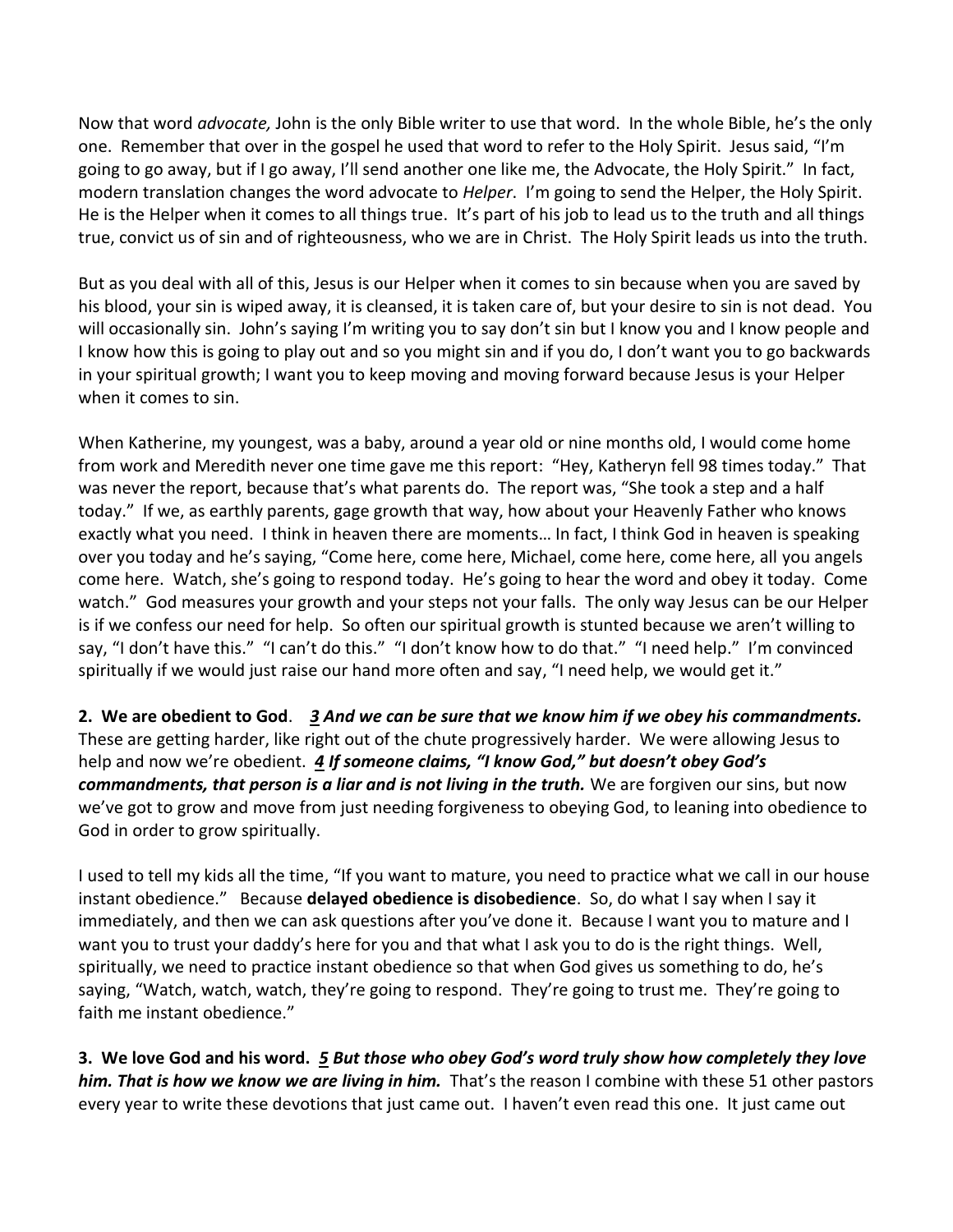yesterday. The reason I partnered with those pastors to write a 52-week devotional every year is because I want to push people to get in the word. I want to plan where they will get in the word, and they will start little with Gerber and then move to a little more mature and they are eating up the Word of God so that they have to have a passion for getting up and reading the Bible. You've got to take his word and put it inside of you if you want to grow. There is no shortcut to this. Hear me. There is no shortcut.

I've got some couples who I've seen a few times in the last few years. The wife is like, "I'm out; I'm done with the marriage."

"What do you mean you're done with the marriage?

She said, "I'm done."

I said, "Well, what gives?"

She says, "He will never spend any time in the Word. He tells me he's going to change, but he will not spend time in the Word."

I'll ask him what's up. He's like, "I'm dyslexic and I don't read well, and I can't figure out... I come hear you preach, and it all makes sense, but when I sit down and try to read the Bible, it doesn't make any sense."

I say, "Get it on audio. Find an audio version of the Bible and listen to it. If you can't read the black ink on white pages, then take it in in an audio fashion." It's changed his life. He's listening to it on the way… He's a roofer. Her listens to it all the time on the way to roof a house or do an estimate or give a bid and it's changed his life. The Word of God will change your life and it's about getting it in your heart. A spiritually mature life, one where we are adulting, is marked by an increased desire for the Word of God. You've got to crave it like a crave a steak from Mahogany because it's food for your soul and a light unto your path.

**4. We are becoming like Christ**. *[6](https://www.studylight.org/desk/?q=1jo%202:6&t1=en_nlt&sr=1) Those who say they live in God should live their lives as Jesus did.* This is hard isn't it? In fact, I read that one and thought *I'm out*. I should live my life like Jesus did. In other words, I should be Christlike. I'm becoming Christlike. You can't become Christlike in your own power. That's got to be Christ doing it in you and through you. As you begin your growth walk with Christ, the whole point is to be like Christ, not to go where Jesus went or wear what Jesus wore or do what Jesus did. We can't do that on our own. But it's becoming Christlike. As we obey him over time, we are becoming more and more Christlike. He is transforming us.

It is a process, but it also a one and done. It's both because when you come to Christ, he comes in you, the Holy Spirit comes to dwell inside you, you are transformed in your spirit man, which is, by the way, where your identity lies. You have been cleaned, you have been justified, you have been made righteous, you are a co-heir with Jesus Christ.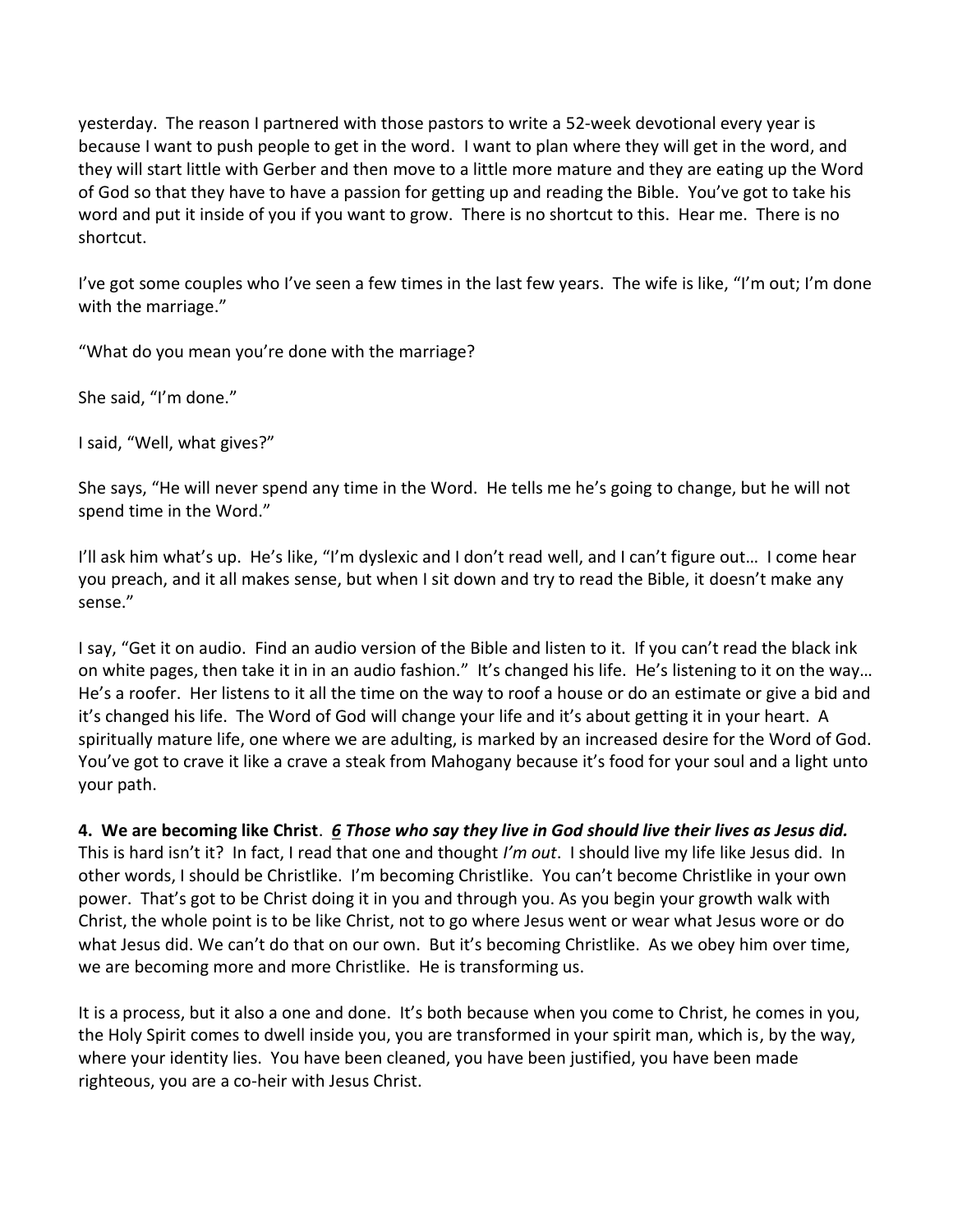All of those things, when Paul talks about all the things that happen when the spirit of God came to live in you, have e-d on the end of all those words as if they are past tense. It's a one and done thing. It happens in your spirit, but it is not one and done in your life because there are multiple components. You also have a body and you have a soul, which is your mind, your will, and your emotions. And you, according to Paul and Philippians, have to work out your salvation. You are not working for it; you are working it out. What does that mean? It means it is in you. It is done on the inside of you. Now you come to the realization of the truth and you work it out. You work it out in your thoughts, you work it out in your emotions, you work it out in your conversations, and you work it out into the way you related to one another. You work out what is done in you in your life.

Here's the thing I want you to hear today. There is no retirement in the Kingdom of God. It does not exist. There is no point at which you go with God, "I'm good. I've grown enough. I'm just going to coast this one out. I'll just sit this one out." I don't care how old you are; you are below the retirement age spiritually. You never get on an escalator in your spiritual walk. It is always you hearing the voice of God and responding to the voice of God and teaching us how to do that chapter.

One of the things that Ted said to me in the last year or two… There were a couple of people that he was dealing with. He looked at them and said, "Teach us how to die." What an incredible lesson. To teach somebody how to die with faith and to die with dignity and to die still chasing after Christ and still loving their family. So, you never get to retire.

Does anybody see a place where your growth has stopped? Does anybody see a place maybe you ought to back up and work on a little bit? Let me back up just a second. Remember what I said earlier about we would get help if we would raise our hand and say we need help? Remember in the very first chapter of 1 John, he says, "If you confess your sin, he is faithful and just to forgive your sin and cleanse you of all unrighteousness." There is a principle of confession in the body of Christ. When you confess, you get help. When you pretend, you don't get any help. So let me ask the question again. Does anybody see a place where your growth maybe has stopped a little bit? There are a lot more hands. Does anybody say, "Hey, I figured out where I ought to address a few issues in my spiritual growth and markers"? Yeah, a lot more hands.

Here's the thing about church. That's what the faith family is supposed to do. The devil has duped us to say, "Hey, your faith family is where you're going to pretend to have it all together." That's ridiculous. The faith family is where you go and practice faith. It doesn't require any faith to pretend like you have it all together. It requires faith to grow in your faith and your walk with Jesus Christ. It requires faith to go tell the truth and to say, "You know what? The Holy Spirit lives in me. I am righteous. I am a child of God. But I did not act like that this week and I need help with that, I need accountability with that, I need encouragement with that."

I love my church and I love that I get to preach on a regular basis to eight or nine campuses and people all over the world, and I love my contribution. It's my only contribution to the church by the way. I have some vision and I get to communicate the truth. I don't organize the church. It would look like a bowl full of spaghetti if I organized the church. I don't set HR policies. I don't even know what HR stands for. I'm not interested in all of those things, but there are people on our team who do all of those things.